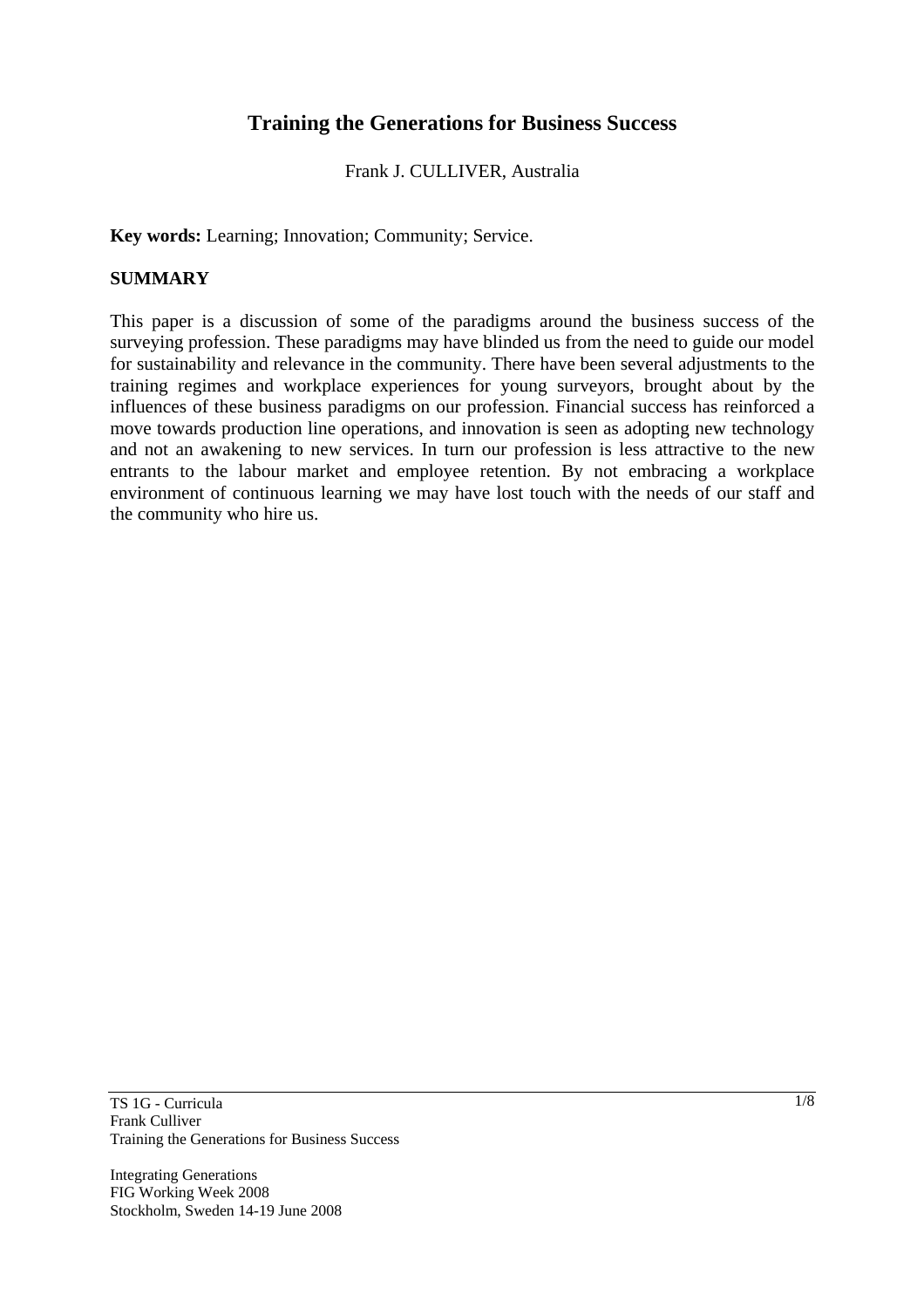# **Training the Generations for Business Success**

## **Frank J. CULLIVER, Australia**

## **1. INTRODUCTION**

We are an ancient profession steeped in the history of science, navigation, discovery and charting. The observation, recording and presentation of geography and human activity identifies the skills and personal attributes of the surveying profession. Society's needs for an understanding of its activities are continuously evolving as the natural and built environment change. As our service is to support this changing need of understanding, we are a continuously learning profession.

There are three stages or paradigms that the profession may consider. They are not mutually exclusive and if operating simultaneously they present serious distractions to the strategic positioning, for the long term, of people resources necessary to run any surveying operations.

## **2. 'TECHNOLOGY FIRST' PARADIGM**

The paradigm of 'Technology First' evolved when surveyors embraced the technological revolution of electronics and computers. Early beginners saw the invention and subsequent innovation of electronic distance measurement. Total stations with electronic angular measurement soon followed along with data recorders, desktop computers and auto plotting including inkjet and laser printing. Digital photography and scanners are now relatively common place and a capacity for digital storage seems limitless. What is next? This stage will go on for some time at an accelerating rate.

This paradigm represents the time since the 1960's and 70's when the surveying profession started thriving on invention and science to do things faster, more accurately and more often. Business is brisk in the expanding infrastructure world. Over time technology has reduced the need for some employees, while surveying graduates with hi-tech backgrounds have maintained status as valued staff. In this world where the science boffin is king, there is an educational focus on the science of the tools we need for the job.

In past years most surveying organizations had long established trainee type processes where junior staff worked alongside experienced surveyors to 'learn the ropes'. This arrangement was a good partnership. The junior could learn the techniques, purpose of the work and the responsibility to the client and community. The junior knew the latest technology trends and the senior could harness innovation to drive better business outcomes. This workplace relationship is now strained by the rate of change in technology and the associated time that is necessary to stay in touch.

Knowledge of technology is seen as the recipe for future business success as GPS, GIS, scanning and other specialist businesses evolve. This technology paradigm produces experts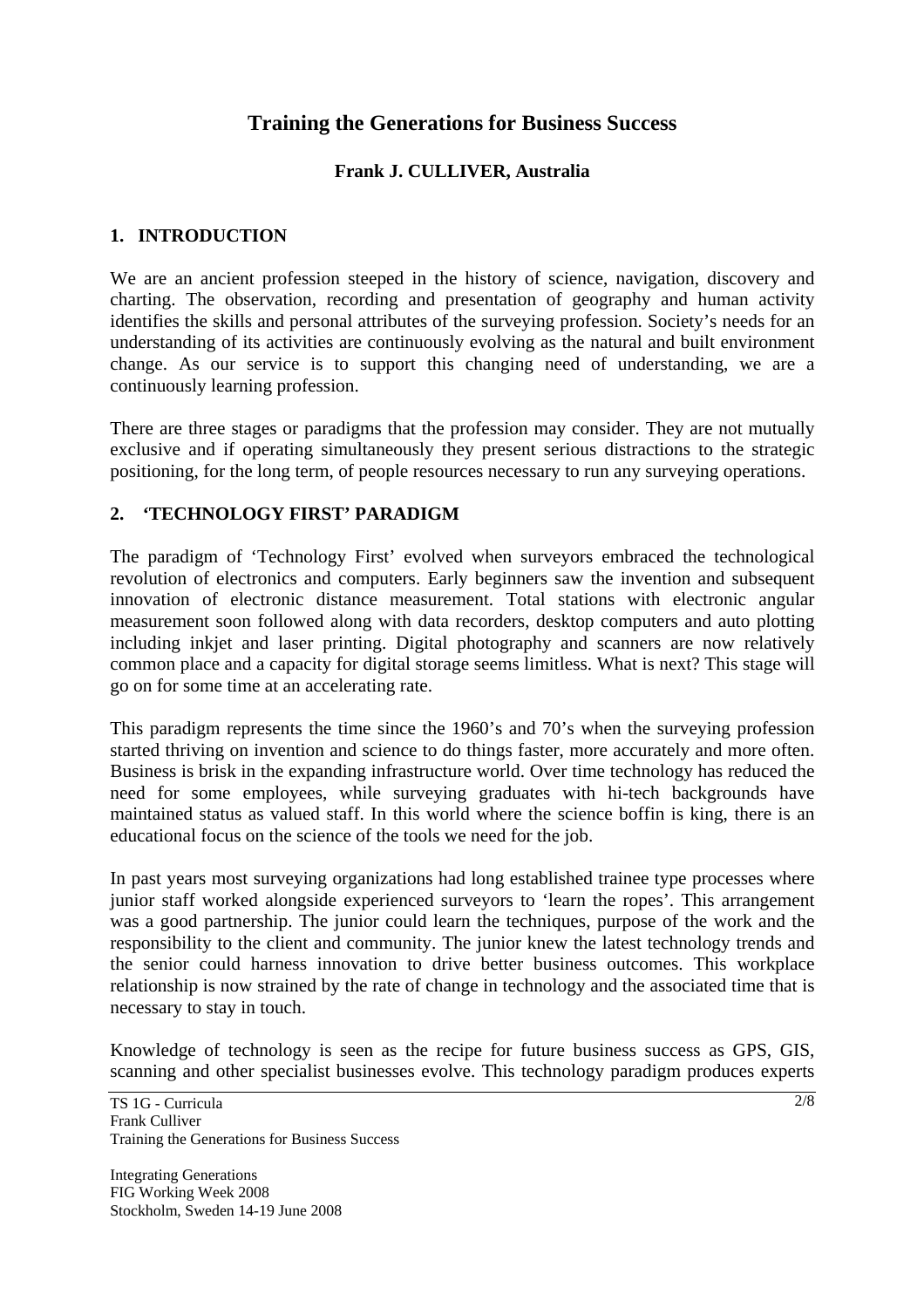in the use of surveying tools but is a distraction from the suit of functions of our profession and long lasting business success.

The FIG definition of the "Functions of the Surveyor" is:

- to determine, measure and represent land, three-dimensional objects, point-fields and trajectories
- to assemble and interpret land and geographically related information
- to use that information for the planning and efficient administration of the land, the sea and any structures thereon
- to conduct research into the above practices and to develop them.(FIG, 2004)

If this is the case, then the 'technology first' approach has a bias to business in determination, measurement and the assembly of information. As professionals we set ourselves apart from machine operations by interpretation, planning, administration, research and innovation by continuous learning.

I do not disagree with Thomas Mackie, PS, associate with Woolpert Inc in Dayton, Ohio, when he said 'modern technology is critical for the long-term survival of your business' (Grant R., 2008) at a conference session in Las Vagas, November 2007, titled 'Staying on the Crest of the Technology Wave'. I cannot take his words literally when he says 'it's important for surveyors to stay up to date with technology because it lengthens the list of clients and project types'. This is a simplification of what it takes to grow a business. Technology is not the only factor to consider in establishing new business and delivering professional judgement in the complex relationships that nurture business success.

This paradigm distracts us from planning, advisory, risk management, project management and administration roles that this profession should be highly suited to, in serving our clients and community. These roles give us relevance in the development of the social and physical environment in which we live. Experience in such roles can be the springboard to real technical innovation; that is business solutions effectively adapted to a range of services delivered to a broad client base.

I note the increasing recognition in the universities of reinforcing a range of personal skills and attributes in support of making graduates' workplaces attractive. I do however recognize that it is not mainstream practice for surveying businesses to foster leadership and people orientated competencies as a way of building surveying (technology) business.

# **3. 'THE CONTRACT' PARADIGM**

By the late 1980's 'The Contract' business paradigm had started. It now flourishes in a world of globalization and rides the wave of economic rationalism, washing over nearly every organizational bureaucracy. Governments downsize their public service and start operating by lowest price tendering. In this environment everybody is focused on cost-cutting exercises and getting the contract delivered with the least resource. The legal profession often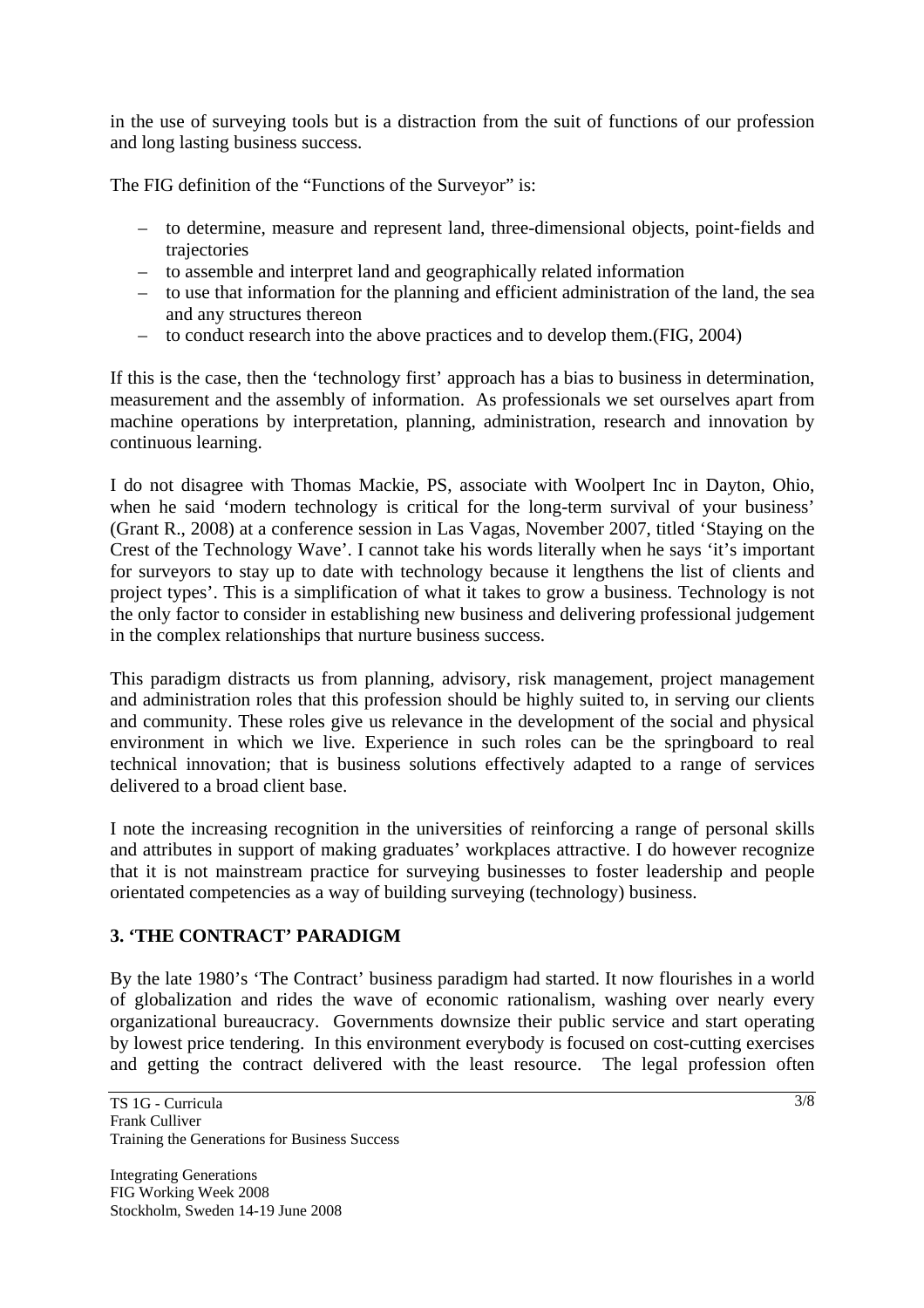embraces the extraction of every consideration from the contract with neither party reaching real satisfaction. The realization is that management complexity is raised infinitely when every issue and risk is to be predetermined and included in a contract.

This paradigm drives our businesses to buy resources only as needed. Adherence to the 'contract' paradigm encourages the adoption of a culture of minimum compliance within business law and a shallow adherence to our profession's code of ethics. This financial regime excludes exercising judgement for both the community and the client.

When the flow of experienced people from government to the private operators still existed there developed a complacency regarding training and resource numbers. Some years on we recognize that inevitable retirements have depleted the profession's resources. Concurrently our educational institutions have not been able to react to the situation - they also could be drowning in economic rationalism.

In this climate the workforce has developed scepticism of their employer's motives. Staff change jobs, lured by financial offers, and remain dissatisfied with organisational working environments.

There is not a sufficient health check on the people component of our businesses. Training is reduced to a parade of 'doing experiences' with little or no coaching and mentoring. Supervisors have fallen out of practice or don't have the time under the economic pressure cloud of the 'contracts' paradigm. This pays little heed to the learning cycle that people require to develop their profession capabilities (Senge P.M., Roberts C., Ross R.B., Smith B.J., Kleiner A., 1994).

In order for development and learning to occur, time is required for coaching and mentoring. This time gives rise to reflection and analysis of current issues and guidance to the future visions that fuel the motivation needed to tackle the goals of a professional career.

If the members of our profession cannot enunciate a clear unified vision for the current and future roles we have in society then how can someone, who is from outside and looking in, recognize them? Behavioural psychologist, Kurt Einstein said 'to the degree that people know what you expect, to the same degree they can succeed' (Hacker C.A., 2008).

## **4. 'NOW' PARADIGM**

While we are immersed in technology and financial returns, we do not necessarily take a reality check on the social impact of these forces. There are two parts to this 'now' paradigm – the environmental challenge, and the generational change of the workforce.

Today's challenge for all our clients and consequently ourselves, is to embrace the new world of sustainability. Environmental sustainability has become the 'now' issue that corporate leaders, politicians and bureaucrats would only ignore at their own peril (Tarrant D., 2008).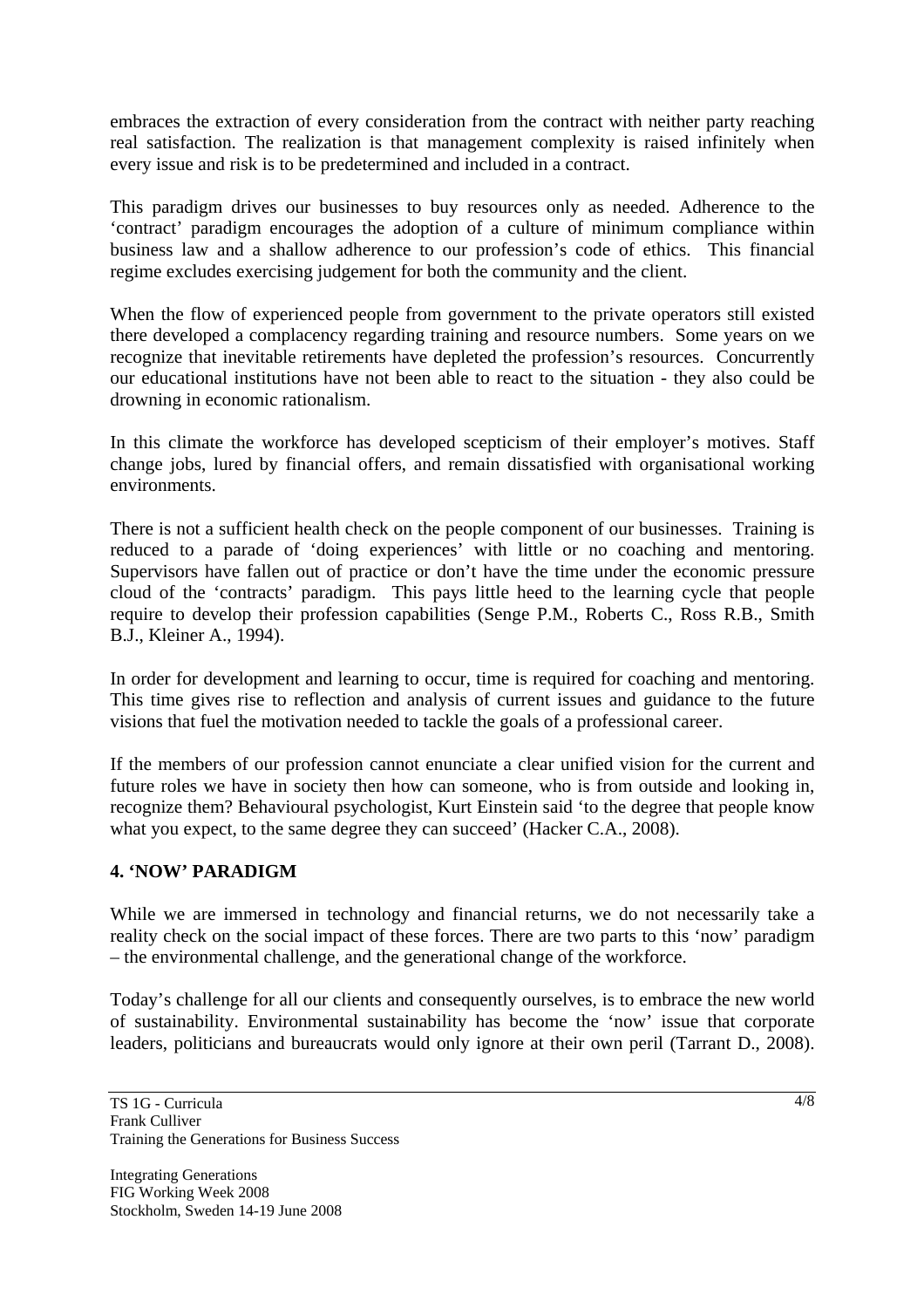Our profession must be at the forefront of developing leading solutions as our social contribution into the new age.

Not surprisingly, a new focus on sustainability is generating new career direction within some surveying organizations as they build capabilities to measure and innovate ways of improving the performance of some of society's activities. Early beneficiaries include urban land use, farming and transport.

Let us not overlook the increase in environmental legislation. Our profession is well positioned to provide assistance to companies and individuals as they comply with the emerging 'green tape'. We are very familiar with the requirements of town planning approval 'red tape'. 'Green tape' is the time, information, approval documents and governance requirements to comply with the complexity of environmental legislation (New South Wales Business Chamber, 2007). There is no doubt that the trend is there and that we could innovate to find practical solutions. This would assist our clients to ensure that their contribution to the environmental issues is seen as building corporate worth.

Employment researchers tell us that in the majority our workforce is made up of three distinct generations - the Baby Boomers, the X Generation and the Y Generation (McCrindle M., 2007). Each one is moulded by the dominant influences of their upbringing. The reasons for employment, the preferences for training and the fundamentals of motivation vary according to the generation. An understanding of these generational differences can be found in relatively recent literature. There are serious blockages to effective business if the fundamentals and differences for our workforce are not understood. Failure in the 'now paradigm' is to assume that the rules and methods of engagement in employment and staff relations can be stereotyped. The usually action justification phrase of 'if it was good enough for me when I did …' will not work.

The most recent groups out of university are the now generation, commonly called the Y Generation. The Y Generation is success driven with a high level of social consciousness. They anticipate that life will be a mosaic of different roles and experiences. This is a response to the changing times and the expectation of accelerating change.

Never before has the adage 'train in order to retain' been more appropriate than at this time. We are facing this digital generation that grew up with the web, text messaging, online courses, digital libraries and virtual learning exercises. They are comfortable in playing around with technology in order to get a result, but they need direction and purpose to channel their talents towards business application and productivity (Dean B., 2004).

The problem for our profession is not how to attract good people but how to retain them. We must get our house in order in preparation for the receiving of a new member to our business families. A staff member must value the workplace experience and feel comfortable they can learn at a rate in proportion to the changing world. I believe that there is real organizational advantage in providing a coached path into a life of workplace experiential learning.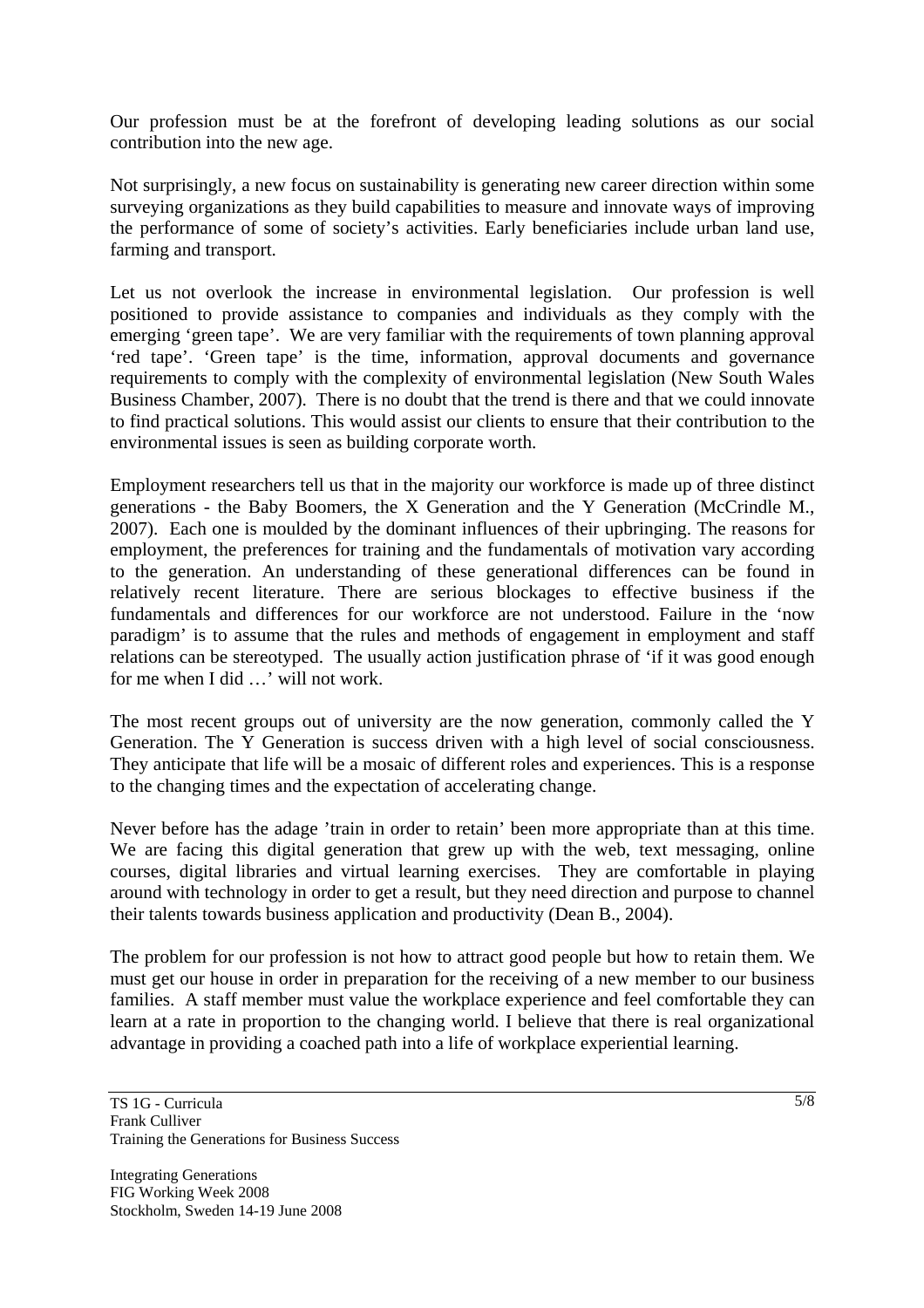This draws us to be aware of the factors that most influence the effectiveness of training. It is desirable that by learning we can keep our professional services up with, or exceeding, change. The results from research by Susan Cromwell and Judith Kolb on the transfer of training are of assistance here (Cromwell S.E., Kolb J.A., 2004). Firstly a supportive organizational climate is required; management is judged on its encouragement of the use of knowledge, skills and abilities introduced in training within the workplace.

Secondly, learning is dependant on the immediate supervisor's reinforcement and support of the use of training on the job. This management and coaching role is identified as the most important influence on a learning outcome. The Y generation's social need promotes the importance of this relationship.

Thirdly, learning effectiveness requires some degree of support from a peer work group. This group must support a team understanding of training and the performance opportunities for new and sometimes more difficult tasks.

Lastly, if an outside peer network is available for reference and benchmarking then it allows an understanding of context and the value of learning.

Our professional institutions, or peer network organizations, provide a venue for social interaction as well as training and knowledge sharing. I encourage all professional institutions to actively take up a communication model where they are the profession's voice to government, fellow professions and the community. In addition, these partners should be fostered to use the institutions for dialogue and engagement with the surveying profession.

In recognition of the role of mentoring and coaching in achieving a learning environment (Conner M.L., Clawson J.G. (eds), 2004), we must adjust to the needs of different generations. We should also recognize the value of and enable reverse mentoring where knowledge may flow in both directions.

# **5. CONCLUSION**

Human capital represents a neglected area of opportunity. We can no longer assume that learning is something that is just supposed to happen. It requires an advocated vision of what our professional businesses will be. Our business strategic plan should identify the resources, time and the supervisory competencies that the business will invest in to strengthen organizational capability. Let us embrace an environment of continuous learning as an essential factor in our various organizations' ability to innovate and grow profitably. By developing skills in reflection and enquiry we can learn from life's experiences to build ongoing additions to our professional tool boxes.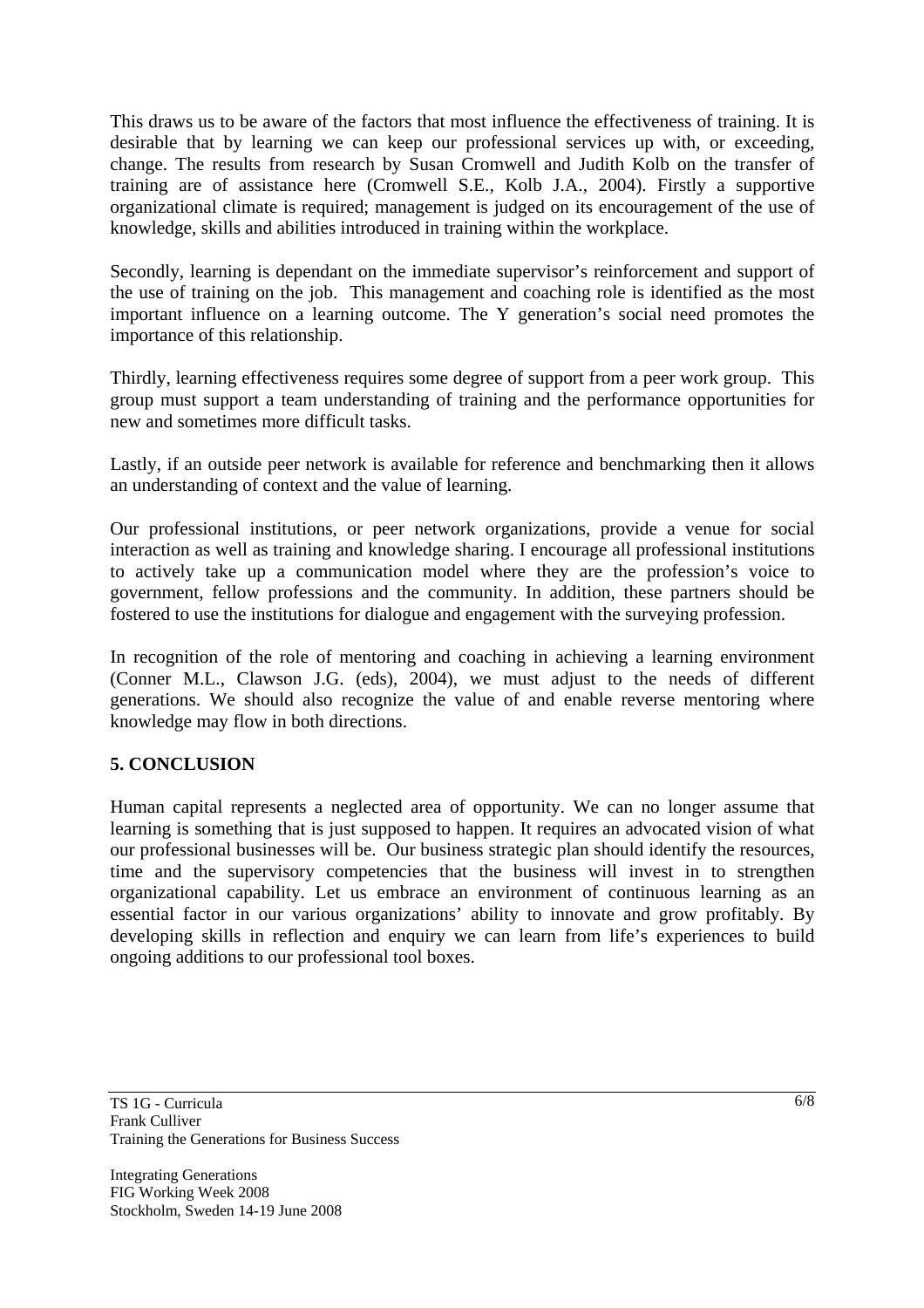## **REFERENCES**

Conner M.L., Clawson J.G. (eds), 2004, Creating a Learning Culture, Strategy, Technology and Practice, pp 270-271, Cambridge University Press.

Cromwell S.E., Kolb J.A., 2004, An Examination of Work-Environment Support Factors Affecting Transfer of Supervisory Skills Training to the Workplace, Human Resources Development Quarterly, vol. 15, pp 449-470, Wiley Periodicals Inc.

Dean B., 2004,The Challenge of Creating a Continuous Learning Culture: Linking the Value Chain Between Higher Education and Corporate Learning, viewed on 20 December, 2007, Center for Learning and Organizational Change <http:/www.cloc.northwestern.edu/perspectives/GTDean\_valuechain.pdf

FIG, 2004, FIG Definitions of the Functions of the Surveyor, viewed 20 January 2008, <http://www.fig.net

Grant R., 2008, Conference recap: Lifecycle Solutions, pobonline, viewed 15 January 2008, <http://www.pobonline.com

Hacker C.A., 2008, Recuiting and Retaining 'Generation Y and X' Employees, Chart Your Course International, viewed 20 January 2008 <http:/www.chartcource.com

McCrindle M., 2007, New Generations at Work : Attractions, Recruiting, Retaining & Training Generation Y., McCrindle Research., viewed December 20, 2007, <http:// www.mccrindle.com.au.

New South Wales Business Chamber, 2007, The Challenge of Green Tape: Growth of Environmental law and its impact on small and medium enterprises across Australia, report.

Senge P.M., Roberts C., Ross R.B., Smith B.J., Kleiner A., 1994,The Fifth Discipline Fieldbook,pp 60-64, Nicholas Brealey Publishing Limited.

Tarrant D., 2008, Dinosaurs Beware, Management Today, Issue 41, Australian Institute of Management